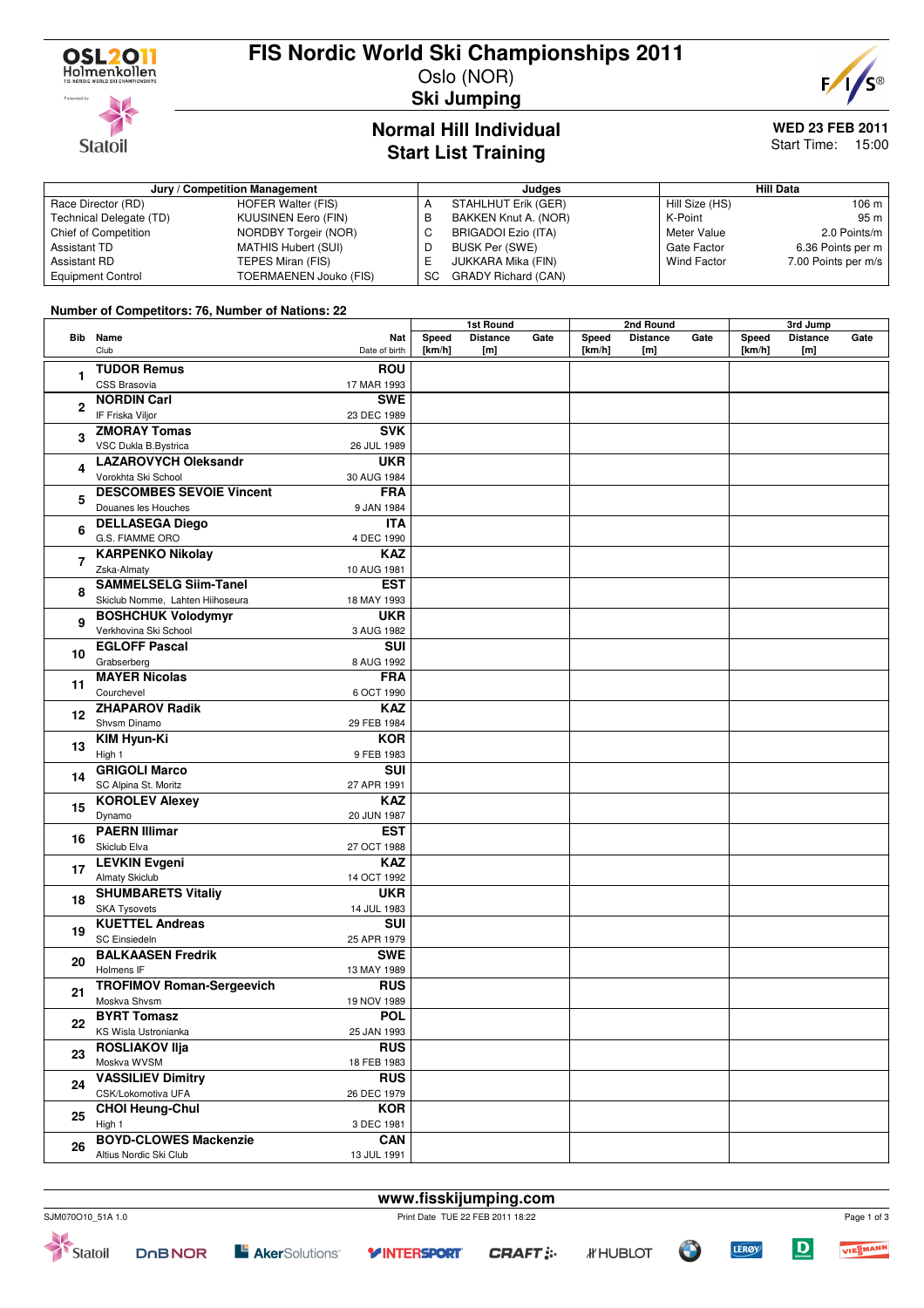

## **FIS Nordic World Ski Championships 2011**

Oslo (NOR) **Ski Jumping**



**Statoil** 

#### **Normal Hill Individual Start List Training**

**WED 23 FEB 2011** Start Time: 15:00

**Bib Name** Club **Nat** Date of birth **1st Round Speed Distance Gate [km/h] [m] 2nd Round Speed Distance Gate [km/h] [m] 3rd Jump Speed Distance Gate [km/h] [m] <sup>27</sup> BRESADOLA Davide** C.S. Esercito **ITA** 10 SEP 1988 **<sup>28</sup> FRENETTE Peter** New York Ski Ed Foundation **USA** 24 FEB 1992 **<sup>29</sup> MEZNAR Mitja** NSK Trzic Trifix **SLO** 30 JUN 1988 **<sup>30</sup> ZYLA Piotr** KS Wisla Ustronianka **POL** 16 JAN 1987 **<sup>31</sup> ZOGRAFSKI Vladimir** Samokov **BUL** 14 JUL 1993 **<sup>32</sup> HLAVA Lukas** Dukla Liberec **CZE** 10 SEP 1984 **<sup>33</sup> MORASSI Andrea** C.S. Forestale **ITA** 30 AUG 1988 **<sup>34</sup> SEDLAK Borek** Dukla Liberec **CZE** 15 JUN 1981 **<sup>35</sup> COLLOREDO Sebastian** G.S. Fiamme Gialle **ITA** 9 SEP 1987 **<sup>36</sup> DAMJAN Jernej** SSK Costella Ilirija **SLO** 28 MAY 1983 **<sup>37</sup> TAKEUCHI Taku** Kitano Construction Corp. Ski Club **JPN** 20 MAY 1987 **<sup>38</sup> YUMOTO Fumihisa** Tokyo Biso Group Ski Team **JPN** 23 APR 1984 **<sup>39</sup> MUOTKA Olli** Ounasvaaran Hiihtoseura **FIN** 14 JUL 1988 **<sup>40</sup> AHONEN Janne** Lahden Hiihtoseura **FIN** 11 MAY 1977 **<sup>41</sup> KOIVURANTA Anssi** Kuusamon Erä-Veikot **FIN** 3 JUL 1988 **<sup>42</sup> TEPES Jurij** SD Dolomiti **SLO** 14 FEB 1989 **<sup>43</sup> FREITAG Richard** SG Nickelhuette Aue **GER** 14 AUG 1991 **<sup>44</sup> HULA Stefan** SSR LZS SOKOL Szczyrk **POL** 29 SEP 1986 **<sup>45</sup> KORNILOV Denis** Sdushor N. Novgorod Dinamo **RUS** 17 AUG 1986 **<sup>46</sup> JANDA Jakub** Dukla Liberec **CZE** 27 APR 1978 **<sup>47</sup> BODMER Pascal** SV Messstetten **GER** 4 JAN 1991 **<sup>48</sup> HAPPONEN Janne** Puijon Hiihtoseura **FIN** 18 JUN 1984 **<sup>49</sup> SCHMITT Martin** SC Furtwangen **GER** 29 JAN 1978 **<sup>50</sup> MATURA Jan** Dukla Liberec **CZE** 29 JAN 1980 **<sup>51</sup> CHEDAL Emmanuel** SC Courchevel **FRA** 15 JAN 1983 **<sup>52</sup> TOCHIMOTO Shohei** Snow Brand Ski Team **JPN** 21 DEC 1989 **<sup>53</sup> PREVC Peter** SK Triglav Kranj **SLO** 20 SEP 1992 **<sup>54</sup> KASAI Noriaki** Tsuchiya Home Ski Team **JPN** 6 JUN 1972 **<sup>55</sup> KRANJEC Robert** SK Triglav Kranj **SLO** 16 JUL 1981 **<sup>56</sup> KARELIN Pavel** Nizhniy Novgorod **RUS** 27 APR 1990